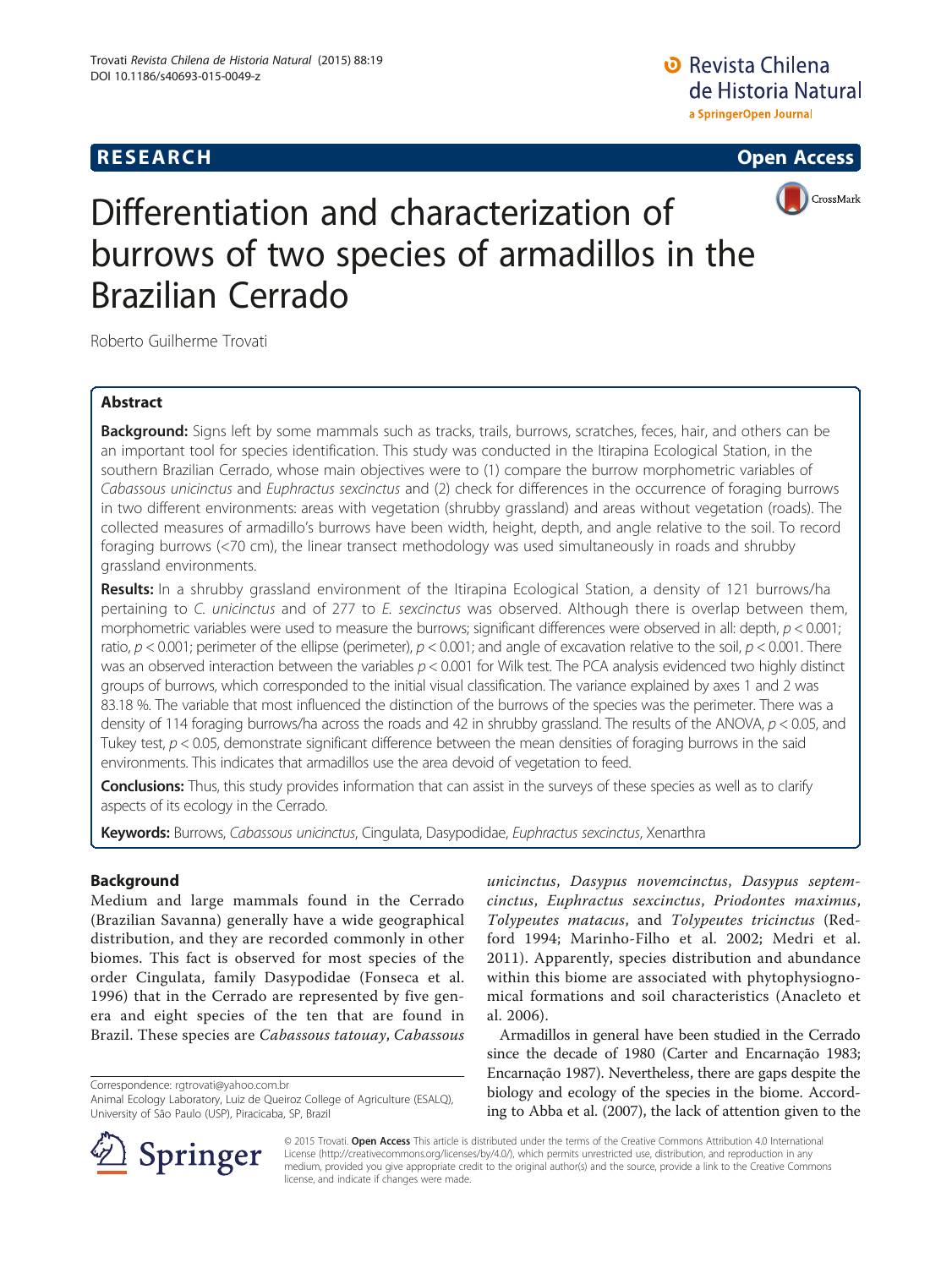Cingulata order is due to the fact that these species are not charismatic. This occurs even regarding species classified globally as "vulnerable" (P. maximus and T. tricinctus) in the IUCN Red List of Threatened Species (Abba and Superina [2010](#page-6-0)). Thus, the field research on armadillos should be intensified to increase knowledge and conservation (Superina et al. [2014](#page-6-0)).

Armadillos, like most neotropical species, are rarely observed in nature. However, during their various activities, these species often leave characteristic signs in the environment: trails, burrows, and feces (Brito et al. [2001](#page-6-0)). Becker and Dalponte [\(1999\)](#page-6-0) reported that when these signs are interpreted correctly, they can provide reliable identification of the species and also may reveal ecological features such as the following: habitat use, food habits, activities performed, and relative abundance. Animals of the genera Cabassous, Euphractus, Priodontes, and Tolypeutes are associated with drier and higher environments within the Cerrado (Redford [1985\)](#page-6-0), whereas Dasypus sp. shows a preference for more humid sites (Schaller [1983\)](#page-6-0), riparian forests, and footpaths. According to Arteaga and Venticique [\(2008](#page-6-0)), in the Brazilian Central Amazon, armadillos prefer to build their nests in areas of low elevation, such that topography is one piece of information that should be considered when evaluating habitat use and estimates of species density. Another important fact observed in this region is that armadillos use areas of primary vegetation more intensively (Arteaga and Venticique [2012](#page-6-0)).

Species belonging to the genera Cabassous, Dasypus, Euphractus, and Priodontes are efficient diggers. In contrast, Tolypeutes do not dig burrows, rather of this, use the burrows dug by other animals (Medri et al. [2011](#page-6-0)). The ability of armadillos to dig burrows is directly related with the construction of shelter (housing, raising offspring), protection (escape from predators), and feed (foraging burrows) (Redford [1985](#page-6-0); McDonough and Loughry [2003](#page-6-0); Bagagli et al. [2004\)](#page-6-0). The species that dig their own burrows produce ones with peculiar shapes and sizes (Srbek-Araujo et al. [2009](#page-6-0); Ceresoli and Fernandez-Duque [2012\)](#page-6-0), a fact that is related to the anatomical differences (present in the osteology, muscle, and myology) (Vizcaíno et al. [1999](#page-7-0); Koneval [2003](#page-6-0)) and morphological characteristics (weight, size, carapace format and members) of these animals (Marinho-Filho et al. [1998](#page-6-0); Medri et al. [2011\)](#page-6-0).

Bonato et al. ([2008\)](#page-6-0) recorded in the Itirapina Ecological Station (Estação Ecológica de Itirapina (EEI)) four species of armadillos: C. unicinctus, D. novemcinctus, D. septemcinctus, and *E. sexcinctus*. They observed that the Dasypus occur at a low population density. The same was also seen for the density burrows of this genera in a pilot study (Trovati personal communication) because Dasypus dig burrows with a triangular entrance

(Anacleto and Diniz Filho [2008](#page-6-0)). The two most common species of armadillos in EEI C. unicinctus and E. sexcinctus may present total length (head, body, and tail similar - 64 cm) (Eisenberg and Redford [1999;](#page-6-0) Nowak [1999](#page-6-0)). However, on average, the first are smaller and lighter than the second (Redford and Wetzel [1985](#page-6-0); Hayssen [2014\)](#page-6-0). The differences between species are kept in many other morphological and anatomical features that appear related to burrowing, as previously mentioned. Other differences are in the diet, E. sexcinctus is omnivorous, feeding on vegetal material (plants, roots and fruits, invertebrates, vertebrates, and carrion (Dalponte and Tavares-Filho [2004](#page-6-0); Vaz et al. [2012](#page-7-0)). While C.

unicinctus is insectivorous, the diet of these consists of more than 90 % arthropods (chiefly ants and termites) (Bonato et al. [2008](#page-6-0)), but acarina and isoptera are also found (Anacleto [2007\)](#page-6-0).

Based on the introductory context that was thought in the following hypothesis, the burrows of armadillos have different morphometrics and that the two species of armadillos here studied, as well as some carnivores, use the roads to get food. So this study has two objectives. The first was to compare the burrow morphometric variables of C. unicinctus and E. sexcinctus. The second was to determine whether foraging burrows occur more frequently in areas with vegetation (shrubby grassland) or in areas without vegetation (roads).

### **Methods**

#### Study site

The Itirapina Ecological Station belongs to the geomorphological unit of the "Cuesta Basalt Province," which is inserted in a region called the Plateau of São Carlos, wherein the altitude ranges from 705 to 750 m. This is located in São Paulo State, between the municipalities of Itirapina and Brotas at 22° 00′ to 22° 15′ S and 47° 45′ to 48° 00′ W (Motta-Junior et al. [2008;](#page-6-0) Trovati and Munerato [2013\)](#page-6-0).

The EEI is a fragment of approximately 2.400 ha of the Cerrado, inserted in an array of areas of cultivated Pinus spp. (pine), Eucalyptus spp. (eucalyptus), Saccharum officinarun (sugarcane), Citrus aurantium (orange), and areas of exotic grassland (predominating Brachiaria decumbens) (Trovati and Munerato [2013](#page-6-0)). The principal physiognomies of this fragment are the following: 1.250 ha of shrubby grassland (campo sujo) and 370 ha of shrubby grassland with trees (campo cerrado). The landscape is also composed of flood plains and fragments of woody savanna (cerrado sensu stricto), gallery forests, swamp forest, and forest-like savanna (cerradão). Besides the native physiognomies mentioned, there are two areas in which *Pinus* sp. is cultivated and savannah vegetation native to the Cerrado is currently in the phase of regeneration. A third area of approximately 25 ha is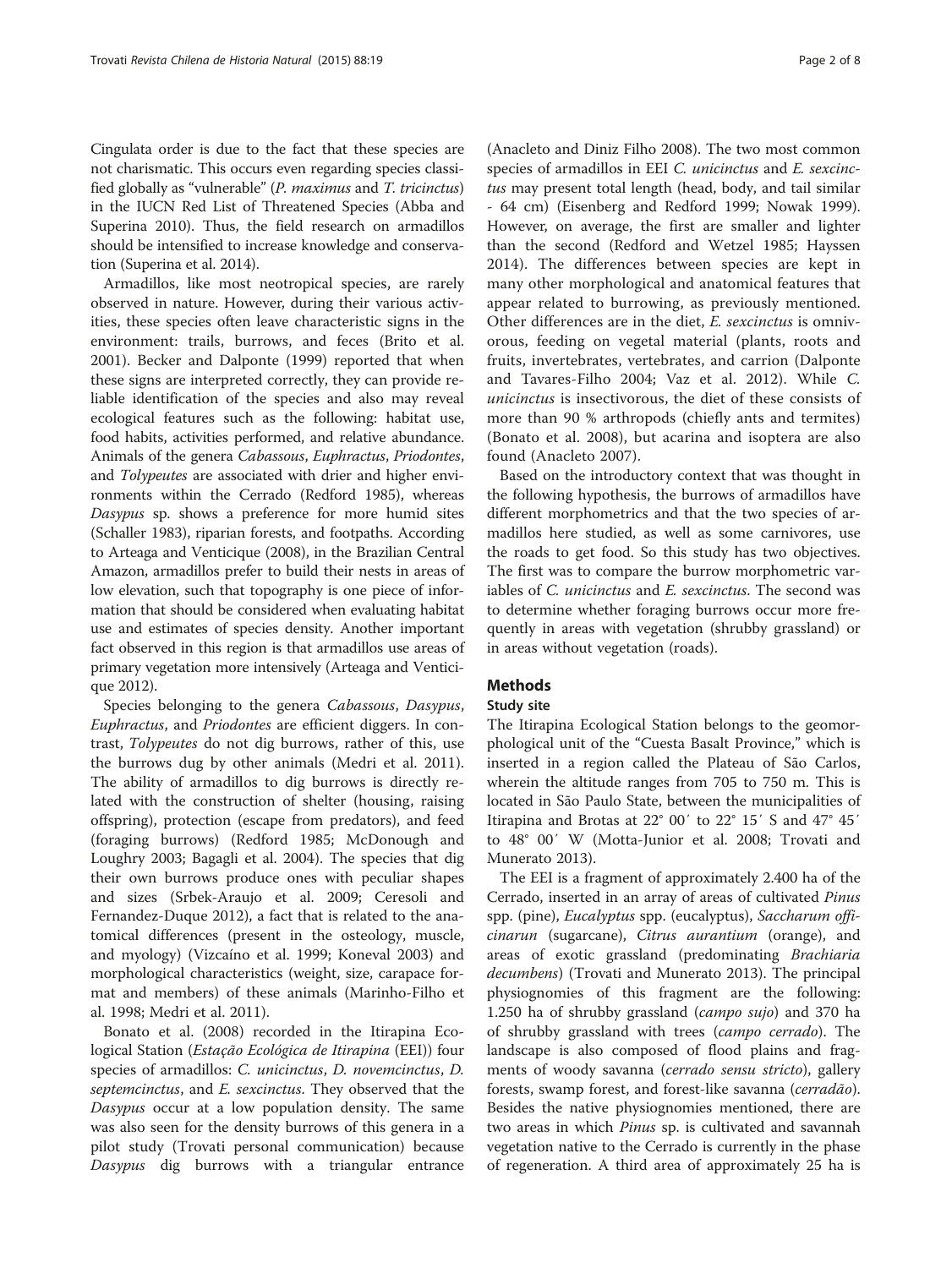<span id="page-2-0"></span>still used for Pinus spp. silviculture. Moreover, Pinus spp., Eucalyptus spp., B. decumbens, and Melinis minutiflora are invasive species in virtually all the EEI environments (Trovati [2009\)](#page-6-0). The soil of the drier interfluves is primarily composed of sand (over 85 %); soils in wetter areas contain 60–70 % of clay or silt (Brasileiro et al. [2005](#page-6-0)).

#### Sample area

Sampling was conducted in an area that included shrubby grassland and the roads that cut through this environment. The soil in both road and shrubby grassland environments sampled showed similar compaction characteristics and the same composition (sand over 85 %). This area was chosen because it is the predominant physiognomy in the EEI, and according to Redford ([1985](#page-6-0)), the species studied (C. unicinctus and E. sexcinctus) prefer the open, dry areas of the Cerrado. Shrubby grassland areas present a cover that is predominantly composed of grasses interspersed with sparse shrubs, typical country species, and a few individual small tree species. Among the shrubs, *Annona crassiflora* (marolo), Annona coriacea (araticum-liso), Annona dioica (Marolorasteiro), Campomanesia pubescens (guabiroba), and Caryocar brasiliense (pequi) stand out, which according to Paulino-Neto ([2014](#page-6-0)) constitute an important food resource to fauna, while among the small tree species, Jacaranda caroba and the palm trees Attalea geraensis (Indaiá-rasteiro) and Syagrus petraea (coco-de-vasoura) are worth highlighting.

#### Sampling and burrow morphometric variables

The sampling was performed using the linear transect methodology, with each one measuring 3 m width by 200 m length (600  $m<sup>2</sup>$  per transect). The area surveyed considered only the roads that cut through the shrubby grassland physiognomy, with 11 sampling sites, in which only recently excavated burrows of C. unicinctus and E. sexcinctus were counted. An initial visual classification

of the burrows of C. unicinctus and E. sexcinctus was performed at each sampling point. This classification of armadillo burrows was based on the description proposed by Carter and Encarnação ([1983](#page-6-0)), who described the burrows of C. unicinctus as circular and those of E. sexcinctus as an "inverted U" (Fig. 1).

However, visual classification is considered subjective, since its effectiveness is related to the observer's experience (McDonough et al. [2000](#page-6-0)). Abba et al. ([2007](#page-6-0)) indicated that the dimensions, shape of the burrows, and the observation of some of these being excavated could be a determinant in discriminating the excavator species. Thus, the current belief is that the morphometric characteristics of burrows can assist in making this visual classification less empirical.

Following the initial visual classification, the burrows were measured to determine the following morphological characteristics: depth, largest diameter (LD) or width, smallest diameter (SD) or height, and angle of excavation in relation to the soil. The width and height of the burrow opening were measured using a caliper constructed with 30-cm rulers. The ratio of these diameters (LD/SD) and the perimeter of the ellipse (perimeter) were calculated using the division of the largest diameter by the smallest diameter. To measure the angle of burrow excavation in relation to the soil, an inclinometer was used.

To assess the relationship between foraging burrows in the road and shrubby grassland environments, the linear transect methodology was used. The specific measure of each of linear transects was  $600 \text{ m}^2$ . However, this time, the area surveyed included both the road and shrubby grassland physiognomy; 21 points were haphazardly sampled in each environment totaling 1.26 ha. Again, only recently excavated burrows were counted in order to estimate the density in each environment. In addition, the depth of these burrows was measured. Burrows to a depth of less than 70 cm were considered foraging burrows because the armadillo species studied

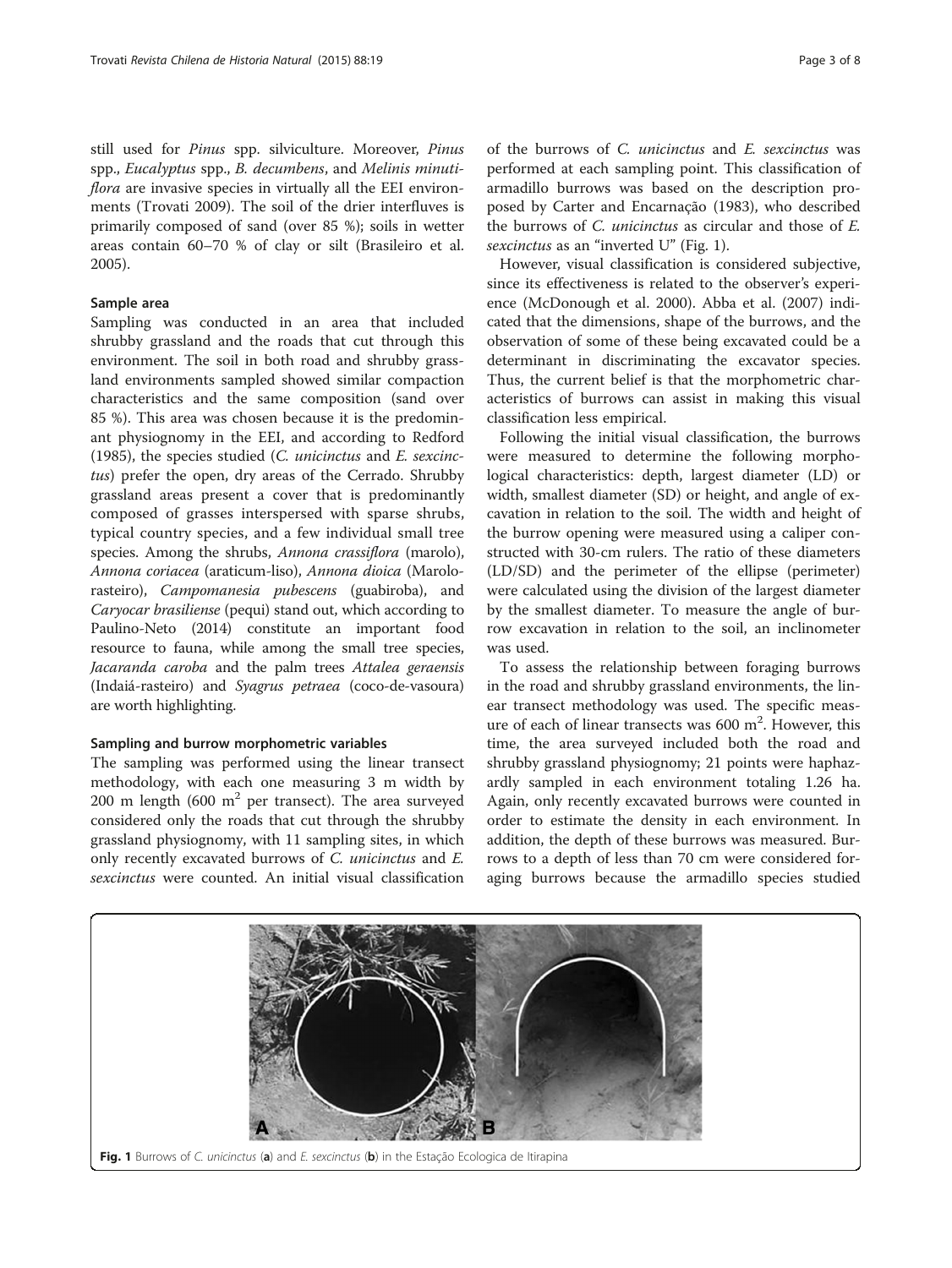here generally have the size (length of body and tail) near this measure (Redford and Wetzel [1985](#page-6-0); Eisenberg and Redford [1999;](#page-6-0) Hayssen [2014](#page-6-0)).

#### Data analysis

Comparison between the variables measured, depth, ratio, perimeter, and angle of excavation in relation to the soil, for the burrows of C. unicinctus and E. sexcinctus, was performed by the multivariate analysis of variance (generalized MANOVA). Furthermore, to test the initial visual classification of the burrows, Principal Component Analysis (PCA) was performed using the Multivariate Statistical Package (MVSP) program (Kovach [1999\)](#page-6-0).

Finally, to compare the occurrence of the burrows in the road and shrubby grassland environments, an analysis of variance (ANOVA) was carried out, followed by Tukey test. The generalized MANOVA, ANOVA, and Tukey test were performed using the MINITAB program, version 17.0 (Minitab [2015\)](#page-6-0).

#### Ethics committee

Permit to this study were granted by Instituto Brasileiro do Meio Ambiente e dos Recursos Naturais Renováveis (IBAMA 036/2007- CGFAU) and the Instituto Florestal de São Paulo with the research license for the project entitled "Mammals burrowing (Dasypodidae and Echimyidae) Cerrado of Itirapina region and its role in terrestrial vertebrate communities".

#### Results

A total of 180 burrows (80 previously classified as pertaining to  $C$ . *unicinctus* and  $100$  to  $E$ . *sexcinctus*) were recorded, with a mean density of 7.27 and 16.63 burrows per transect, corresponding to a density of 121 and 277 burrows/ha to respective species.

Although some degree of overlap occurred among the morphometric variables of burrows of *C. unicinctus* and E. sexcinctus, significant differences were observed for all the variables: depth,  $p < 0.001$ ; ratio,  $p < 0.001$ ; perimeter,  $p < 0.001$ ; and angle of excavation relative to the soil,  $p < 0.001$  (Table 1). There was an observed interaction between the variables,  $p < 0.001$  for Wilk test.

The PCA analysis evidenced two highly distinct groups (Fig. [2\)](#page-4-0), which corresponded to the initial visual classification, except for a single C. unicinctus burrow, which

was classified as *E. sexcinctus*. The identity of the only burrow misidentified in the initial classification was corrected for all the analysis performed. The variance explained by axes 1 and 2 of the PCA was 83.18 %. The variable that most influenced the distinction of the burrows of the species studied here was the perimeter, followed by the variables, ratio, angle of excavation in relation to the ground, and burrow depth (Table [2\)](#page-4-0).

Regarding foraging burrows found in the different environments studied (road and shrubby grassland), there were recorded 144 burrows in the road and 53 burrows in the shrubby grassland. The mean density of foraging burrows for 21 points sampled on the roads and shrubby grassland were 6.86 (standard error  $(SE) \pm$ 1.53) and 2.52 ( $SE \pm 0.642$ ), respectively. The results of the ANOVA,  $p < 0.05$ , and Tukey test,  $p < 0.05$ , demonstrate a significant difference between the mean densities of foraging burrows in the said environments. This shows that the shrubby grassland environment of the EEI has an estimated density of 114 foraging burrows/ ha in areas with vegetation (shrubby grassland) and 42 in areas without vegetation (roads).

#### **Discussion**

The density of armadillo burrows in the shrubby grassland area probably was considered high for both species in the EEI. However, even though he knew the importance of comparison of densities with similar studies to have parameter settings, it did not find any information about it in the literature. The density of burrows of E. sexcinctus was twice higher than that registered to C. unicinctus. Lima Borges and Thomas [\(2004](#page-6-0)) report, that E. sexcinctus can make agglomerates burrows in open areas.  $(2004)$  report that  $E$ . sexcinctus can make agglomerate burrows in open areas. Additionally, Redford and Wetzel [\(1985](#page-6-0)) cite that armadillo species can reuse old burrows. Some species of the genus Cabassous change new burrows all night (Encarnação [1987](#page-6-0); McDonough and Loughry [2003](#page-6-0)). However, there is no information about the theme to C. unicinctus. Based on the information that has to home range, which is up to 101.06 ha for C. unicinctus and up to 958.0 for E. sexcinctus (Encarnação [1987\)](#page-6-0), it is believed that these species dig various burrows during their lifetime. This probably makes *E. sexcinctus* have to dig more burrows.

Table 1 Number and morphometry of burrows of C. unicinctus and E. sexcinctus (mean ± standard error and minimum and maximum measurements) at Estação Ecológica de Itirapina

| Dasypodidae                |     | Morphometric variables   |                           |                              |                          |
|----------------------------|-----|--------------------------|---------------------------|------------------------------|--------------------------|
| Species                    |     | Depth (cm)               | Ratio (cm)                | Perimeter (cm)               | Angle $(°)$              |
| C. unicinctus <sup>a</sup> | 80  | $37.50 \pm 0.84$ (18-60) | $1.01 \pm 0.01$ (0.9-1.0) | $38.40 \pm 0.36$ (32.9-39.8) | $65.00 \pm 1.22$ (45-90) |
| E. sexcinctus <sup>p</sup> | 100 | $65.36 \pm 2.7$ (18-150) | $1.19 \pm 0.01$ (0.9-1.4) | $59.32 \pm 0.82$ (38.6-75.3) | $54.56 \pm 0.97$ (30-90) |

Letters a and b indicate the significant difference between the burrows of the species for all variables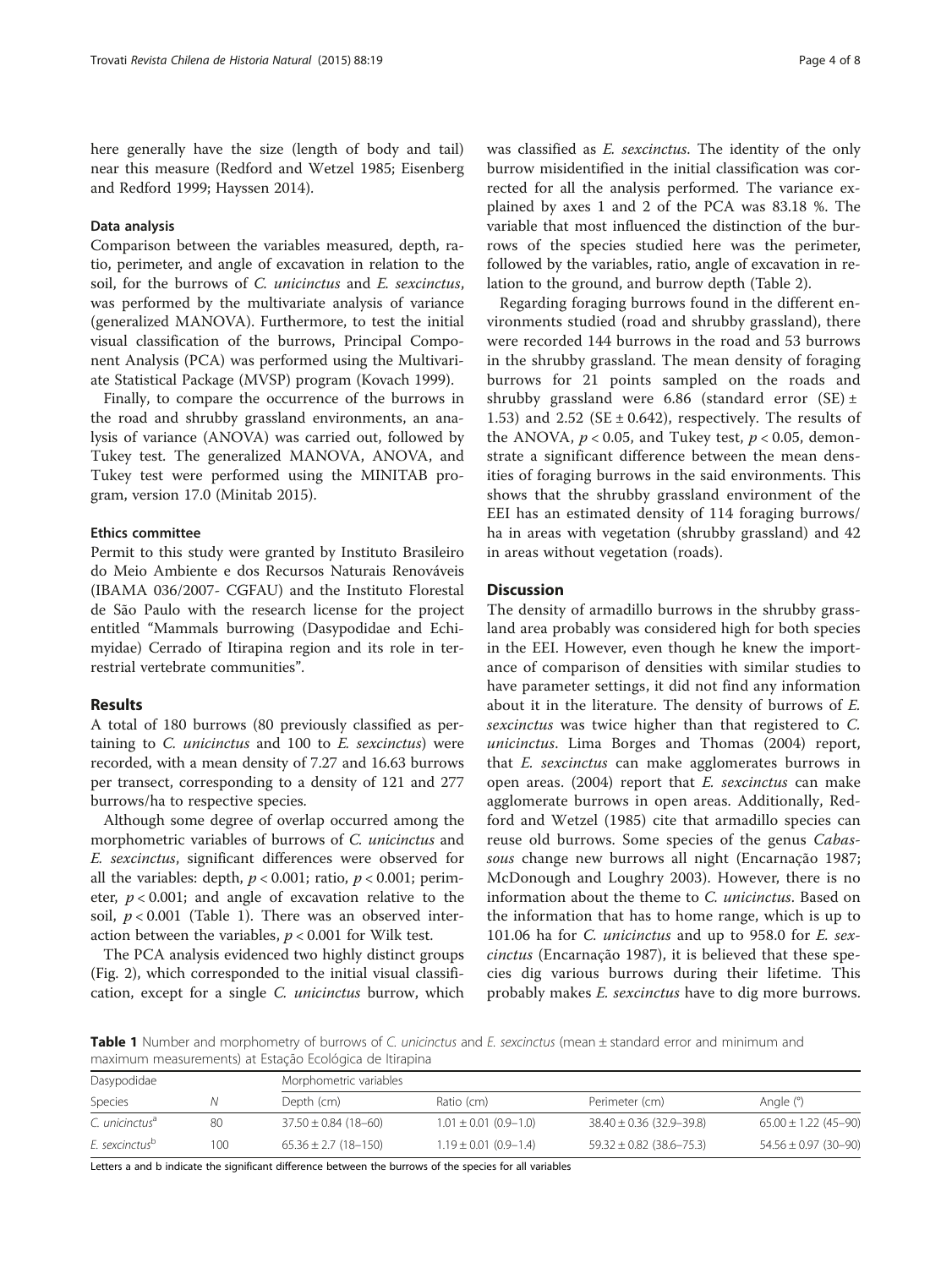

<span id="page-4-0"></span>

The burrows excavated by armadillos, which are used for sleeping, nesting, escaping predators, thermoregulation, or creating an insect reservoir, are dug in welldrained soils or into ant and termite mounds (McDonough and Loughry [2003](#page-6-0), [2008](#page-6-0)).

Nonetheless, in the same study area, Bonato et al. ([2008](#page-6-0)) obtained inverse values regarding the density of individual armadillos, estimated using a mark-recapture method, showing 0.26 individuals/ha for C. unicinctus and 0.14 individuals/ha for E. sexcinctus. Probably, the higher density of E. sexcinctus burrows is related to the behavior of digging more burrows compared to C. unicinctus, and not with its abundance (density), which could be explained by the fact that the latter armadillo species is more fossorial (Wetzel [1980\)](#page-7-0). When it is assumed that C. unicinctus is more fossorial than E. sexcinctus, it is believed that this can spend longer periods of time in the subsurface and therefore produces less burrows. This is possibly explained by its anatomic difference. The relative development of the olecranon process is interpreted as an improvement of the mechanical advantage of the triceps muscle, the forearm extensor. C. unicinctus has a better anatomical development than E. sexcinctus (Vizcaíno et al.

Table 2 Comparison of values of the Principal Components Analysis for the variables (depth, angle, ratio, and perimeter) of the burrows of armadillos C. unicinctus and E. sexcinctus in the Estação Ecológica de Itirapina

| Variables              | Axis 1 | Axis 2  |
|------------------------|--------|---------|
| Percentage             | 69.81  | 13.37   |
| Depth <sup>4</sup>     | 0.47   | $-0.80$ |
| Ratio <sup>2</sup>     | 0.49   | $-0.39$ |
| Perimeter <sup>1</sup> | 0.53   | $-0.07$ |
| Angle <sup>3</sup>     | 0.49   | 0.43    |

Numbering from 1 to 4 indicates the order of influence of the variable in separating the burrows, 1> influence 4< influence

[1999\)](#page-7-0). But differences in morphological characteristics (Marinho-Filho et al. [1998](#page-6-0); Medri et al. [2011](#page-6-0)) and feed between the two species should not be forgotten (Dalponte and Tavares-Filho [2004;](#page-6-0) Anacleto [2007;](#page-6-0) Bonato et al. [2008;](#page-6-0) Vaz et al. [2012\)](#page-7-0).

The differences in depth, ratio, and perimeter also can be explained by anatomical and morphological characteristics of each species. C. unicinctus measures 34–44 cm, with a tail of 16.5–20 cm (Eisenberg and Redford [1999](#page-6-0); Nowak [1999](#page-6-0); Hayssen [2014](#page-6-0)), and weighs between 2.2 and 4.8 kg when adult (da Merrit [1985;](#page-6-0) Redford [1994;](#page-6-0) Hayssen [2014\)](#page-6-0). The carapace has 10 to 13 movable bands (Emmons and Feer [1997\)](#page-6-0). The tail is leather (devoid of corneal plates), but the main feature is the strong claws (Marinho-Filho et al. [1998](#page-6-0)), with the largest claw being sickle shaped (Medri et al. [2011\)](#page-6-0). In contrast, E. sexcinctus is larger, measuring 46–54 cm in rostrum-anal length, with a tail of 22.2 cm on average, and weighs around 3 to 6 kg (Redford and Wetzel [1985;](#page-6-0) Eisenberg and Redford [1999;](#page-6-0) Anacleto et al. [2006\)](#page-6-0). The head of this kind is conical and flat on top. The carapace is semicircular in shape, with 6 to 8 movable bands and long hair. The tail is long and protected by corneal rings (Silva [1994](#page-6-0)). However, these same characteristics are also overlapped, which can be explained by the juxtaposition of the morphological measurements of these species.

Minimum burrow depth may be controlled primarily by factors other than the short-term energy cost of burrowing. Shallow tunnels in sandy soil readily cave in as the soil dries out. Shallow tunnels dry out more quickly, are subject to greater temperature fluctuations, and are easily destroyed by any large animals stepping on the surface above them (Vleck [1981\)](#page-7-0). Thinking about the ratio and perimeter of the burrows, the energy cost of burrowing is directly proportional to the mass of soil removed. Thus, cost of burrowing is roughly proportional to the square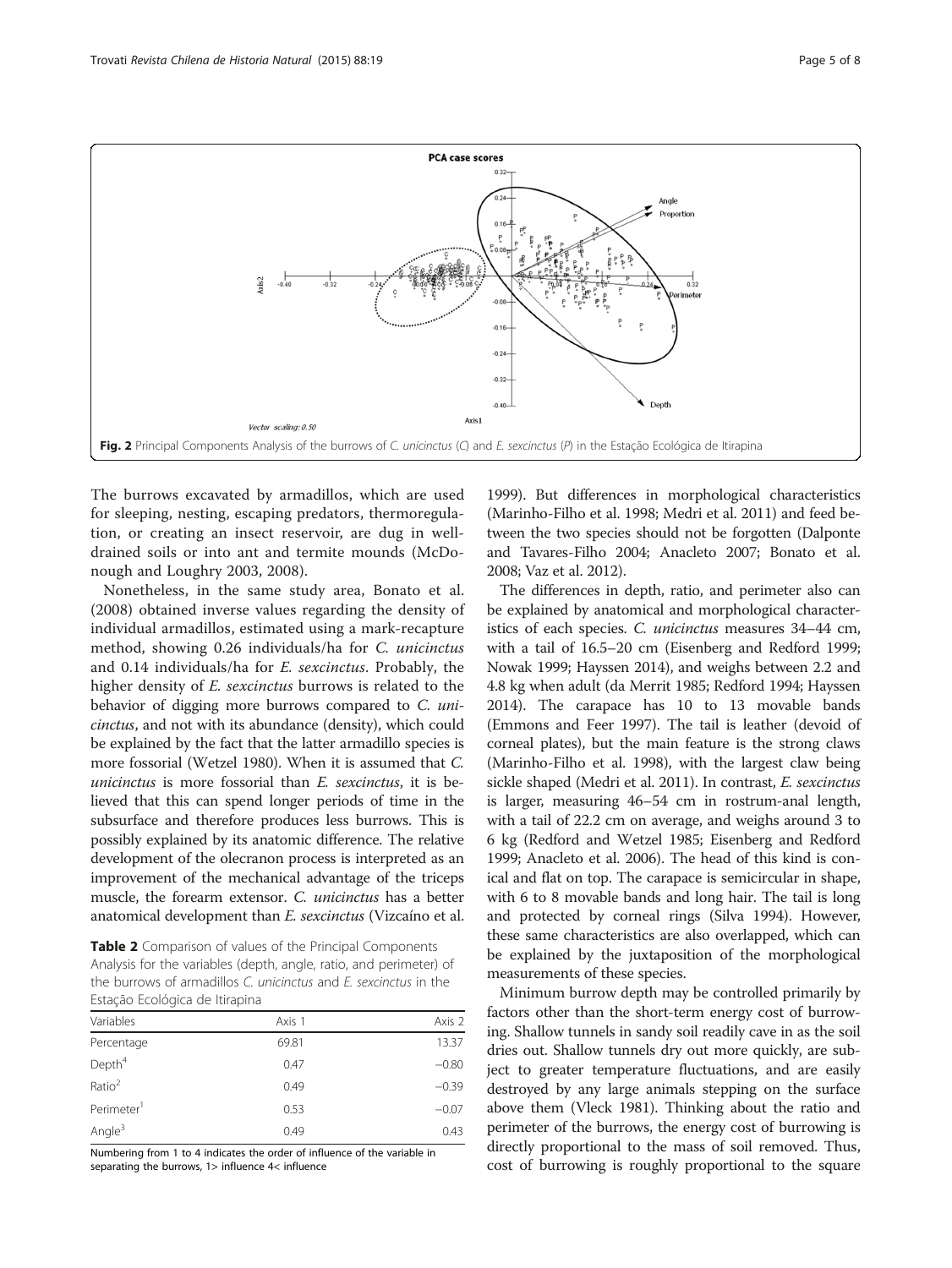root of body mass (Vleck [1981\)](#page-7-0). This reflects a lower energetic cost of C. unicinctus in relation to E. sexcinctus to remain in the subsoil.

The difference observed in the angle of excavation of the burrows shows that, in general, E. sexcinctus prefers to dig burrows at a lesser angle of inclination than C. unicinctus, whose burrows are more perpendicular to the soil. This can once again be explained by the differences in anatomical and morphological structure of forelimbs and claws of the species. C. unicinctus has short forelimbs and particularly well-developed, strong, curved claws (Marinho-Filho et al. [1998\)](#page-6-0), with the largest of these claws shaped like a sickle (Medri et al. [2011\)](#page-6-0), while E. sexcinctus has members and less robust muscles and is prone to digging (Vizcaíno et al. [1999\)](#page-7-0). The forelimbs as hind limbs have five fingers, with claws, the second finger being the most developed (Pocock [1924\)](#page-6-0).

Seabloom et al. [\(2000](#page-6-0)), using *Thomomys bottae* as a model, found that the cost of tunnel construction is independent of hill slope angle and that the costs of shearing soil and pushing soil horizontally through the tunnels were three orders of magnitude greater than the costs of lifting the soil against the force of gravity. This fact strengthens the increased ease of C. unicinctus to remain in the subsoil due to its lower mass corporeal. This provides excavation at an almost straight angle, thus decreasing energy expenditure. Thus, the optimum angle for constructing a burrow that involves the lowest energy cost is perpendicular to the surface (Arteaga [2004](#page-6-0)), especially in sandy soil (Vleck [1981\)](#page-7-0). However, for C. unicinctus that dig their burrows in shallow angle seems to be more associated with their anatomy than the soil type. But this needs to be better studied.

The PCA showed a clear distinction between the burrows of these two species of armadillo. Generally, all the variables had some influence on differentiating the burrows, but the perimeter was a determining factor for distinguishing them. According to Carter and Encarnação ([1983](#page-6-0)), Redford and Wetzel [\(1985](#page-6-0)), and Parera ([2002\)](#page-6-0), E. sexcinctus typically constructs burrows with an "inverted U"-shaped opening. The burrows of C. unicinctus, on the other hand, present a circular shape, since they dig while twisting their body in helical movements (Carter and Encarnação [1983](#page-6-0)). The difference in the burrows between *C. unicinctus* and *E. sexcinctus* is evident and easily identified in the field by the format of the burrow opening (Fig. [1](#page-2-0)). However, the observer does require some degree of experience. Thus, when the observer is inexperienced, calculating the perimeter can assist in identifying whether the burrow belongs to C. *unicinctus* or E. sexcinctus. According to Srbek-Araujo et al. ([2009](#page-6-0)) and Ceresoli and Fernandez-Duque [\(2012](#page-6-0)), the most species that dig their own burrows, produce of specific size and shape.

The high density of burrows found in the road area in this study could be explained by the fact that armadillos also use this environment to feed. Redford [\(1985](#page-6-0)) mentioned that the shallower burrows of armadillos are commonly for foraging. It seems unlikely that shallow burrows, those with a depth of less than 70 cm, would provide shelter for these animals because they would make it easier to be caught by predators (Tozetti and Granzinolli [2000](#page-6-0)). Even though the road and adjacent areas are frequently disturbed and are often hostile environments for many species of wildlife, they can provide attractive features, including shelter, food, or nesting sites and could even facilitate the displacement of some species (Seiler [2001\)](#page-6-0).

Additionally, according to Taraborelli et al. ([2009](#page-6-0)), predation risk would be related to vegetation structure. For behavioral patterns of digging burrows in an area, beneath the cover provided by trees, shrubs, and herbaceous plants, shrubs and trees would afford vertical protection from raptors, but herbaceous plants would obstruct visual detection of terrestrial mammalian predators and of the shadow of raptors on the ground (Taraborelli et al. [2008\)](#page-6-0). EEI has potential predators of C. unicinctus and E. sexcinctus, and these are the following terrestrial carnivores: Leopardus pardalis, Puma concolor, Procyon cancrivorous, Cerdocyon thous, and Chrysocyon brachyurus (Trovati [2009\)](#page-6-0), with Harpyhaliaetus coronatus being the only possible raptor (Trovati [2009;](#page-6-0) Motta-Junior et al. [2008\)](#page-6-0). This strengthens the idea that the preference of armadillos feed on the road in the study area is related to lower predation risk.

#### Conclusions

It can be concluded that this study provides information on relatively common species of armadillos in the Cerrado biome and which are usually forgotten. Thus, further studies are needed with fossorial mammals in the neotropical region, as these are possibly keystone species, given that their holes not only are influenced by biotic and abiotic factors but also act on these factors.

#### Competing interests

The author declares that he has no competing interests.

#### Acknowledgements

The author would like to thank the São Paulo Forestry Institute (Instituto Florestal), in particular, the Itirapina base for authorizing research in the area. He would also like to thank the friends of the Ecology Field Course of the Institute of Biosciences of the University of São Paulo (IB-USP), especially Hipólito Paulino for the friendship and helpful suggestion in this manuscript.

Received: 9 May 2015 Accepted: 24 November 2015 Published online: 10 December 2015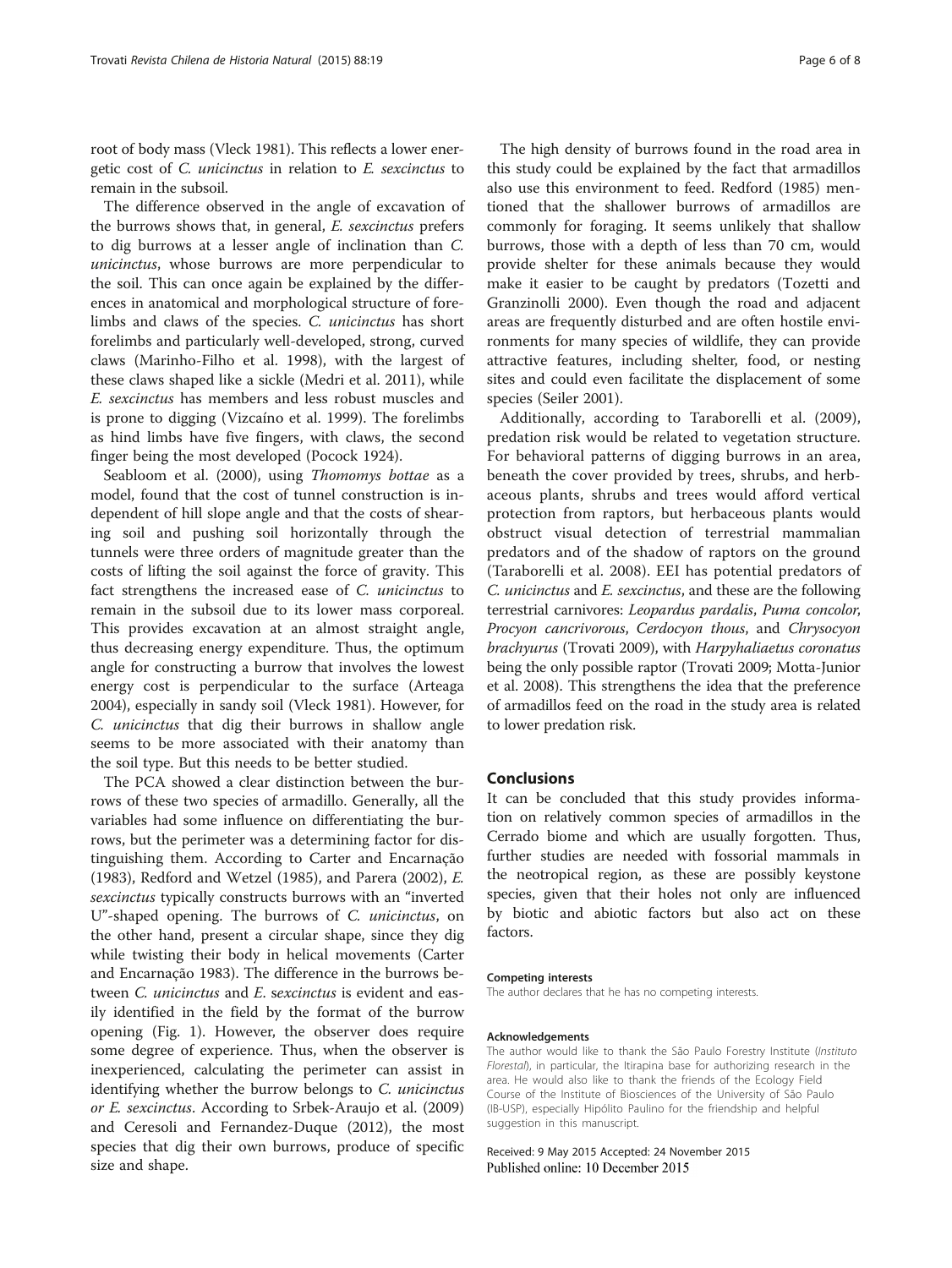#### <span id="page-6-0"></span>**References**

Abba AM, Superina M (2010) The 2009/2010 armadillo red list assessment. Edentata 11:135–184

Abba AM, Vizcaíno SF, Cassini MH (2007) Effects of land use on the distribution of three species of armadillos in the Argentinean Pampas. J Mammal 88:502–507

- Anacleto TC d S (2007) Food habits of four armadillo species in the Cerrado area, Mato Grosso, Brazil. Zool Stud 46:529–537
- Anacleto TC d S, Diniz Filho JAF (2008) Efeitos da alteração antropica do cerrado sobre a comunidade de tatus (Mammalia, Cingulata, Dasypodidae). In: Reis NL, Peracchi AL, Santos GASD (eds) Ecologia de mamíferos. Technical Books, Londrina, pp 55–67
- Anacleto TC d S, Diniz-Filho JAF, Vital MVC (2006) Estimating potential geographic ranges of armadillos (Xenarthra, Dasypodidae) in Brazil under niche-based models. Mammalia 70:202–213
- Arteaga MC (2004) Efeito da estrutura do ambiente e da fragmentação florestal no uso do habitat por tatus (Xenarthra: Dasypodidae) na Amazônia Central. Dissertation, Instituto Nacional de Pesquisa da Amazônia
- Arteaga MC, Venticique EM (2008) Influence of topography on the location and density of armadillo burrows (Dasypodidae: Xenarthra in the central Amazon, Brazil. Mammal Biol 73:262–266
- Arteaga MC, Venticique EM (2012) Effects of change in primary forest cover on armadillo (Cingulata, Mammalia) burrow use in the Central Amazon. Rev Mex Biodiv 83:177–183
- Bagagli E, Bosco SM, Barbosa FH, Montenegro MR (2004) Importância do tatu na paracoccidioidomicose. In: Uieda W, Paleari LM (eds) Flora e Fauna – um dossiê ambiental. Editora UNESP, São Paulo, pp 149–160
- Becker M, Dalponte JC (1999) Rastros de mamíferos silvestres brasileiros: um guia de campo. UNB/IBAMA, Brasília
- Bonato V, Martins EG, Machado G, Da-Silva CQ, Dos Reis RF (2008) Ecology of the armadillos Cabassous unicinctus and Euphractus sexcinctus (Cingulata: Dasypodidae) in a Brazilian Cerrado. J Mammal 89:168–174
- Brasileiro CA, Sawaya RJ, Kiefer MC, Martins M (2005) Amphibians of an open Cerrado fragment in Southeastern Brazil. Biota Neotrop 5, [http://www.](http://www.biotaneotropica.org.br/v5n2/pt/abstract?article+BN00405022005) [biotaneotropica.org.br/v5n2/pt/abstract?article+BN00405022005](http://www.biotaneotropica.org.br/v5n2/pt/abstract?article+BN00405022005) Accessed 24 Ago 2015
- Brito BA, Trovati RG, Prada M (2001) Levantamento de mamíferos terrestres de médio e grande porte na área de influência da UHE Luís Eduardo Magalhães, região central do Tocantins. Humanitas 03:07–20
- Carter TS, Encarnação CD (1983) Characteristics and use of burrows by four species of armadillos in Brazil. J Mammal 64:103–108
- Ceresoli N, Fernandez-Duque EF (2012) Size and orientation of giant armadillo burrow entrances (Priodontes maximus) in western Formoso province, Argentina. Edentata 13:66–68
- da Merrit J (1985) Naked-tailed armadillos, Cabassous sp. In: Montgomery GG (ed) The evolution and ecology of armadillos, sloths, and vermilinguas. Smithsonian Institution Press, Washington, pp 389–391
- Dalponte JC, Tavares-Filho JA (2004) Diet of the yellow armadillo, Euphractus sexcinctus, in South-Central Brazil. Edentata 6:37–41
- Eisenberg JF, Redford KN (1999) Mammals of the neotropics: Ecuador, Peru, Bolivia, Brasil. University of Chicago Press, Chicago
- Emmons LH, Feer F (1997) Neotropical rainforest mammals: a field guide, 2nd edn. University of Chicago Press, Chicago
- Encarnação CD (1987) Contribuição à ecologia dos tatus (Xenarthra, Dasypodidae) da Serra da Canastra, Minas Gerais. Universidade Federal do Rio de Janeiro, Dissertation
- Fonseca GAB, Herrmann G, Leite YLR, Mittermeier RA, Rylands AB, Pantton JL (1996) Lista anotada de mamíferos do Brasil. Conserv Biol (Occasional papers) 4:1–38
- Hayssen V (2014) Cabassous unicinctus (Cingulata: Dasypodidae). Mamm Species 46:16–23
- Koneval TO (2003) Comparative hindlimb anatomy and fossoriality of three armadillos: Dasypus novemcinctus, Tolypeutes matacus, and Chaetophractus vellerosus (Mammalia, Xenarthra, Cingulata, Dasypodidae). PhD Dissertations, University of Massachusetts
- Kovach WL (1999) MVSP—a multi-variate statistical pack-age for windows, ver. 3. 1. Kovach computing Services, Penthraeth
- Lima Borges SPA (2004) Tomás WM. Guia de rastros e outros vestígios de mamíferos do Pantanal Embrapa Pantanal, Corumbá
- Marinho-Filho J, Rodrigues FHG, Guimarães MM, Reis ML (1998) Os mamíferos da Estação Ecológica de Águas Emendadas, Planaltina, DF. In: Marinho-Filho J, Rodrigues FHG, Guimarães MM (eds) Vertebrados da Estação Ecológica de

Águas Emendadas: história natural e ecologia em um fragmento de cerrado do Brasil central. Universidade de Brasília, Brasília, pp 34–63

- Marinho-Filho J, Rodrigues FHG, Juarez KM (2002) The cerrado mammals: diversity, ecology and natural history. In: Oliveira PS, Marquis RJ (eds) The cerrados of Brazil: ecology and natural history of neotropical savanna. Columbia University Press, New York, pp 287–305
- McDonough CM, Loughry WJ (2003) Armadillos (Dasypodidae). In: Hutchins M (ed) Grzimek's animal life encyclopedia, vol 13. Gale Group, Farmington Hills, pp 181–192
- McDonough CM, Loughry WJ (2008) Behavioral ecology of armadillos. In: Vizcaíno SF, Loughry WJ (eds) The biology of the Xenartha. University of Florida, Gainesville, pp 281–293
- McDonough CM, Delaney MA, Le PQ, Balckmore MS, Loughry WJ (2000) Burrow characteristics and habitat associations of armadillos in Brazil and the United States of America. Rev Biol Trop 48:1009–1020
- Medri IM, Mourão G, Rodrigues FHG (2011) Ordem Xenarthra. In: Reis NR, Paracchi AL, Pedro WA, Lima IP (eds) Mamíferos do Brasil (2°ed). Nélio Roberto dos Reis, Londrina, pp 75–90
- Minitab 17.0. (2015) Statistical software. State College, CD-ROM
- Motta-Junior JC, Granzinolli MAM, Develey PF (2008) Birds of the Estação Ecológica de Itirapina, State of São Paulo, Brazil. Biota Neotrop 8, [http://www.](http://www.biotaneotropica.org.br/v8n3/en/abstract?inventory+bn00308032008) [biotaneotropica.org.br/v8n3/en/abstract?inventory+bn00308032008](http://www.biotaneotropica.org.br/v8n3/en/abstract?inventory+bn00308032008). Accessed 24 Ago 2015
- Nowak RM (1999) Walker's mammals of the world, 6th edn. The John Hopkins University Press, Baltimore
- Parera AF (2002) Los mamíferos de la Argentina y la región austral de Sudamérica. Editorial El Ateneo, Buenos Aires
- Paulino-Neto HF (2014) Polinização e biologia reprodutiva de Araticum-liso (Annona coriacea Mart.: Annonaceae) em uma área de cerrado paulista: implicações para fruticultura. Rev Bras Frut 36:132–140
- Pocock, RIFRS (1924) The External Characters of the South American Edentates. Proc Zool Soc Lond 94:983–1031.
- Redford KH (1985) Food habits of armadillos (Xenarthra: Dasypodidae). In: Montgomery GG (ed) The evolution and ecology of armadillos, sloths, and vermilinguas. Smithsonian Institution Press, Washington, pp 429–437
- Redford KH (1994) The edentates of Cerrado. Edentata 1:4–10
- Redford KH, Wetzel RM (1985) Euphractus sexcinctus. Mamm Species 252:1–4 Schaller GB (1983) Mammals and their biomass on Brazilian ranch. Arq Zool 31:1–36
- Seabloom EW, Reichman OJ, Gabet EJ (2000) The effect of hillslope angle on pocket gopher (Thomomys bottae) burrow geometry. Oecologia 125:26–34
- Seiler A (2001) Ecological effects of roads: a review. Grimsö Wildlife Research Station, Dept. of Conservation Biology, University of Agricultural Sciences, S-730 91 Riddarhyttan, Sweden
- Silva F (1994) Mamíferos silvestres do Rio Grande do Sul, 2nd edn. Fundação Zoobotânica do Rio Grande do Sul, Porto Alegre
- Srbek-Araujo AC, Scoss LM, Hirsch A, Chiarello AG (2009) Records of the giantarmadillo Priodontes maximus (Cingulata: Dasypodidae) in the Atlantic forest: are Minas Gerais and Espírito Santo the strongholds of the species. Zoologia 26:461–468
- Superina M, Pagnutti N, Abba AM (2014) What do we know about armadillos? An analysis of four centuries of knowledge about a group of South American mammals, with emphasis on their conservation. Mammal Rev 44:69–80
- Taraborelli P, Moreno P, Srur AM, Sandobal AJ, Martinez MG, Giannoni S (2008) Different antipredator responses by Microcavia australis (Rodentia, Hystricognate, Caviidae) under predation risk. Behaviour 145:829–842
- Taraborelli P, Borruel N, Sandobal AJ, Giannoni S (2009) Influence of biotic and abiotic factors on the structure of burrows of the cave, to see a more ecological approach. Mastozool Neotrop 16:411–421
- Tozetti AM, Granzinolli MAM (2000) É possível determinar diferentes espécies de tatu a partir de suas tocas? In: Martins MRC, Mantovani W, Metzger JP (eds) Livro da disciplina de Ecologia de Campo. Universidade de São Paulo, São Paulo, pp 123–129
- Trovati RG (2009) Mamíferos escavadores (Dasypodidae e Echimyidae) do cerrado da região de Itirapina e seu papel em comunidades de vertebrados terrestres, PhD Dissertation, "Luiz de Queiroz"College of Agriculture/University of São Paulo
- Trovati RG, Munerato MS (2013) Occurrence record of Sus scrofa Linnaeus, 1758 (Mammalia: Artiodactyla) at Estação Ecológica de Itirapina, São Paulo state, Brazil. Check List 9:136–138